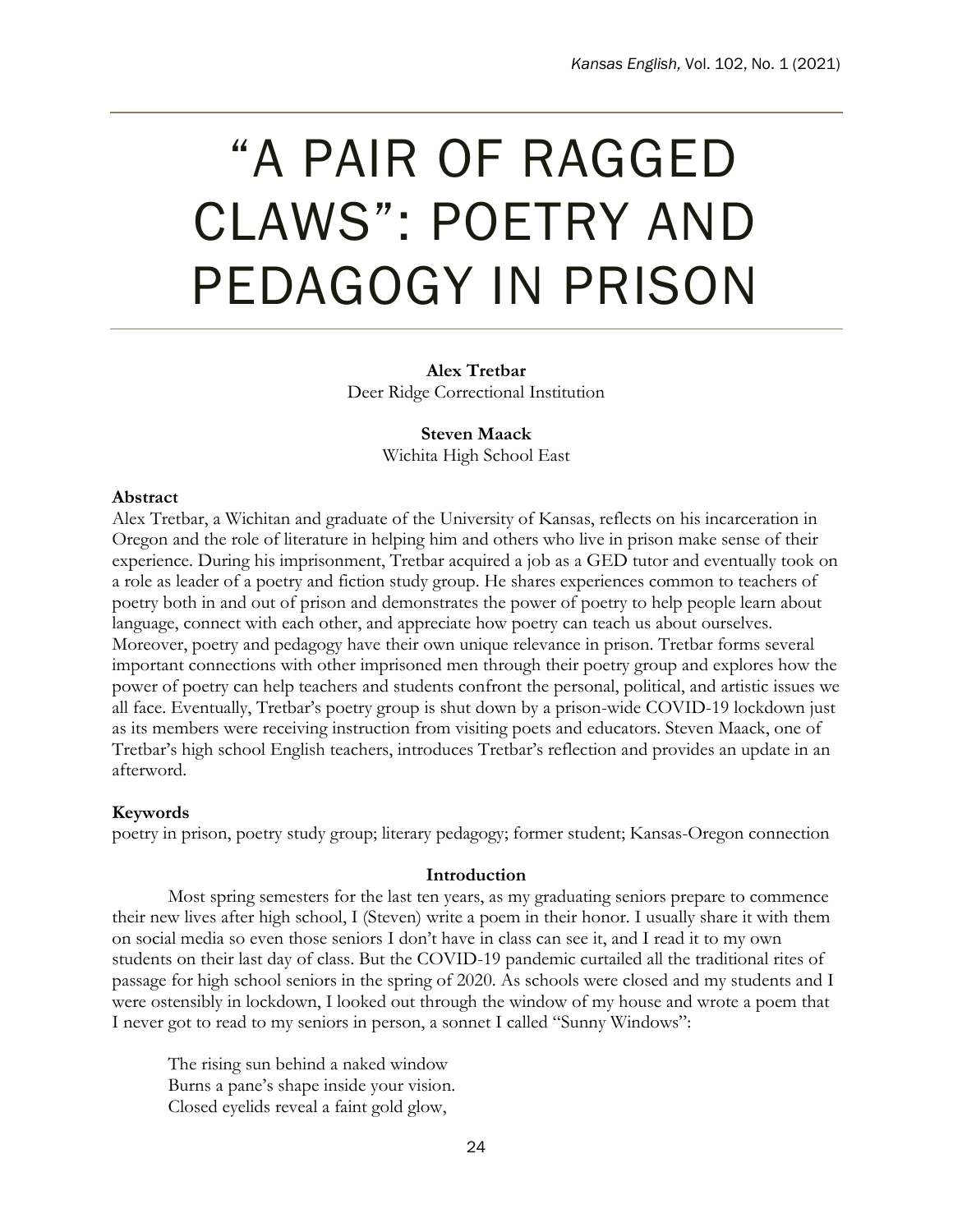A remnant of inevitable collision Between dreams outside, beyond the glass, You know you want but can't quite access-And an idle urge to watch the world pass While newformed regrets fester without redress. A world merely watched neither stops nor slows, Nor waits for late passengers to jump on board. Stay alert! Don't stare through sunny windows. When the time is right, find territory unexplored, Join others outside who help you keep pace, Move out beyond windows and leave your trace.

In June 2020, a friend and fellow educator contacted me to tell me that she had shared my poem with her son, a student in my senior world literature class and graduate of 2008. She also shared with me that he is incarcerated in Oregon and would appreciate a letter from me. Thus, Alex Tretbar and I started our correspondence by mail and became reacquainted.

I'm now chagrined that my poem implies that one can easily overcome the figurative imprisonment of a pandemic lockdown by stepping out to explore the world when the lockdown is over. I cringe at how this might sound to a genuinely incarcerated person experiencing his own pandemic lockdown from within a prison cell. But I remain in awe of Alex's candor, and even sense of humor, regarding his incarceration. Alex noted the stilted tone of my first letter and informed me, outright, that there was no need to "beat around any bushes" over the fact of his living in prison: "Just know that I am far beyond (I really just bypassed it altogether) self-pity and embarrassment over my predicament… I like to think that I'm immune to the truth now." This directness reminded me of what I had appreciated about Alex in high school: his dry (or even wry) humor, his insights into language, particularly poetry, and his humble but consistent engagement in my world literature class. He was not often eager to discuss poems in class, but when he had something to say, he could show a perception that surpassed his most insightful classmates.

After we exchanged several letters and I learned that Alex was teaching and studying poetry with fellow imprisoned men, I knew Alex had a story to share. I suggested he write an account of work as an educator and student of literature in prison. He captures the experience of all educators who try to help students connect with the abstractions and beauty of poetry, but in prison, so much more is at stake than in most of our classrooms. The prison setting amplifies the importance of the human connection poetry provides and reminds us of how much is lost when we are cut off from teaching and learning poetry.

#### **"A Pair of Ragged Claws": Poetry and Pedagogy in Prison**

Instead of asking when you were arrested, people who live in prison sometimes say, "When did you fall?"

*I fell in 2017. I fell in 2002. I fell in the early '80s.*

There is poetry in these answers, all of which transmute the exile of imprisonment into the simple, physical act of falling down, as in a child's complaint to their mother: *I fell during recess and it hurt a lot.*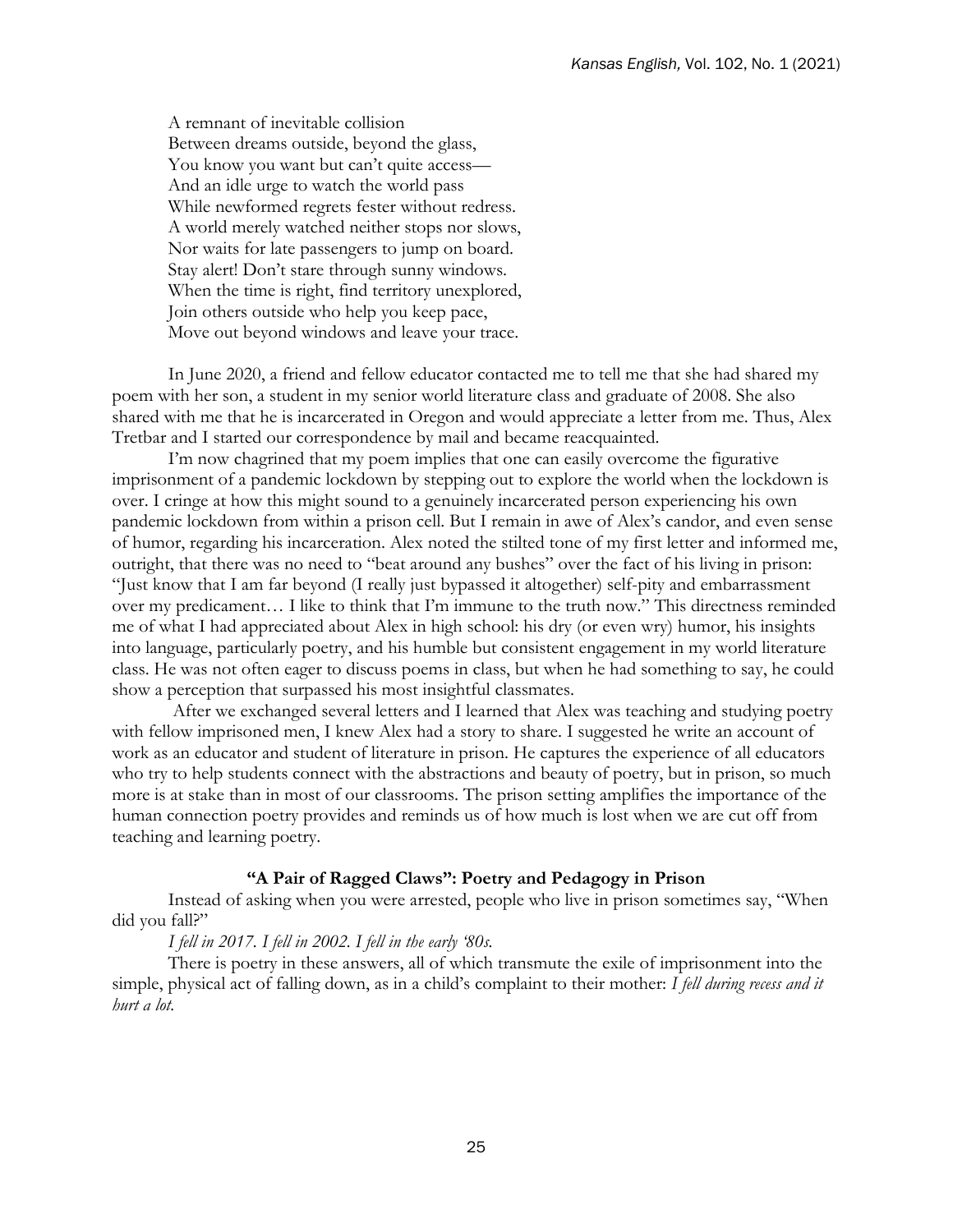I (Alex) have always been moved by this gentle hedging—a sacrifice of specific detail for euphemism and sympathy—and I often use it to illustrate for my students<sup>1</sup> the ubiquity of poetry in plainspoken English. Metaphor is more than a device for bolstering works of art. It is a survival tactic unique to humans, one that allows us to dampen our terror, amplify beauty, or mine humor from sorrow. The person who lives in prison<sup>2</sup> readily understands this, for their language is already steeped in slang, misdirection, hyperbole, and understatement. This was the basis of my first attempt to teach poetry in prison.

I "fell" in early 2017 and pinballed through various jails and prisons before arriving at Deer Ridge Correctional Institution in September 2018. It's a minimum-security prison just outside Madras, Oregon, a tiny remote town couched in the austere beauty of central Oregon's steppe lands. Juniper, sagebrush, and ponderosa pine dot the nearby crags, and the formidable Mt. Jefferson sits crowned with snow to the west.

My first move upon arrival at Deer Ridge was to apply for a GED tutor position, if only to selfishly avoid conscription into the kitchen or scullery (also harrowingly known as "the dish pit"). I was nervous about the prospect of tutoring adults; it had been six years since graduating from the University of Kansas with a BS in journalism and a BA in English literature, and ten years since high school in Wichita. But the job was among the highest-paying in the state's prison system—\$77.90 per month—and I would be around books and calculators instead of bleach, onions, and endless pots and pans.

The education department hired me, and I began working one-on-one with students immediately; the only training I received was from other imprisoned men. The state of Oregon mandates that "adults in custody" (AICs) without verifiable high school diplomas attend adult basic education (ABE) or GED courses while they are incarcerated, until they parole or earn their diplomas or degrees. Student skill levels vary dramatically. There are math savants who struggle with basic reading comprehension, readers of Dostoyevsky who cannot add or subtract, and men who dropped out of school as early as second grade and must start from scratch.

While there is no universal structure for prison education programs in Oregon, the model is essentially the same across the state: imprisoned tutors (the majority of whom are themselves graduates from prison GED programs) work with imprisoned students, and each prison's program is facilitated by contracted instructors from a nearby community college (Central Oregon Community College, in the case of Deer Ridge). When a student and/or their tutor feel that they are ready to take on one of the official GED tests—there are four: math, social studies, science, and "reasoning through language arts" (RLA)—a facilitator schedules the test, the cost of which is covered by the state.

As with any school or college, classroom size and teacher-to-student ratio are the primary factors that determine the quality of education. At some prisons, one tutor will hold forth with up to thirty students, all of whom are at different points in the curriculum. We are fortunate enough at Deer Ridge to enjoy a 1:1 or 1:2 ratio, a luxury which makes possible granular attention to each student's particular needs and idiosyncrasies.

 $\overline{a}$ 

<sup>1</sup> I am reluctant to call myself a "teacher" or to refer to peers as my "students" as I have no formal training in pedagogy, but I will adopt this terminology for this essay as those terms represent the clearest explanation of our relationship.

<sup>2</sup> I defer here to Ashley E. Lucas, associate professor of theatre and drama at the University of Michigan who uses "the terms imprisoned person, the incarcerated, and people who live in prisons… to remind readers both of the humanity of those who live in confinement and of the ever-present and domineering force of the institution itself on the lives of those inside it" (Lucas, 2020, p. 16).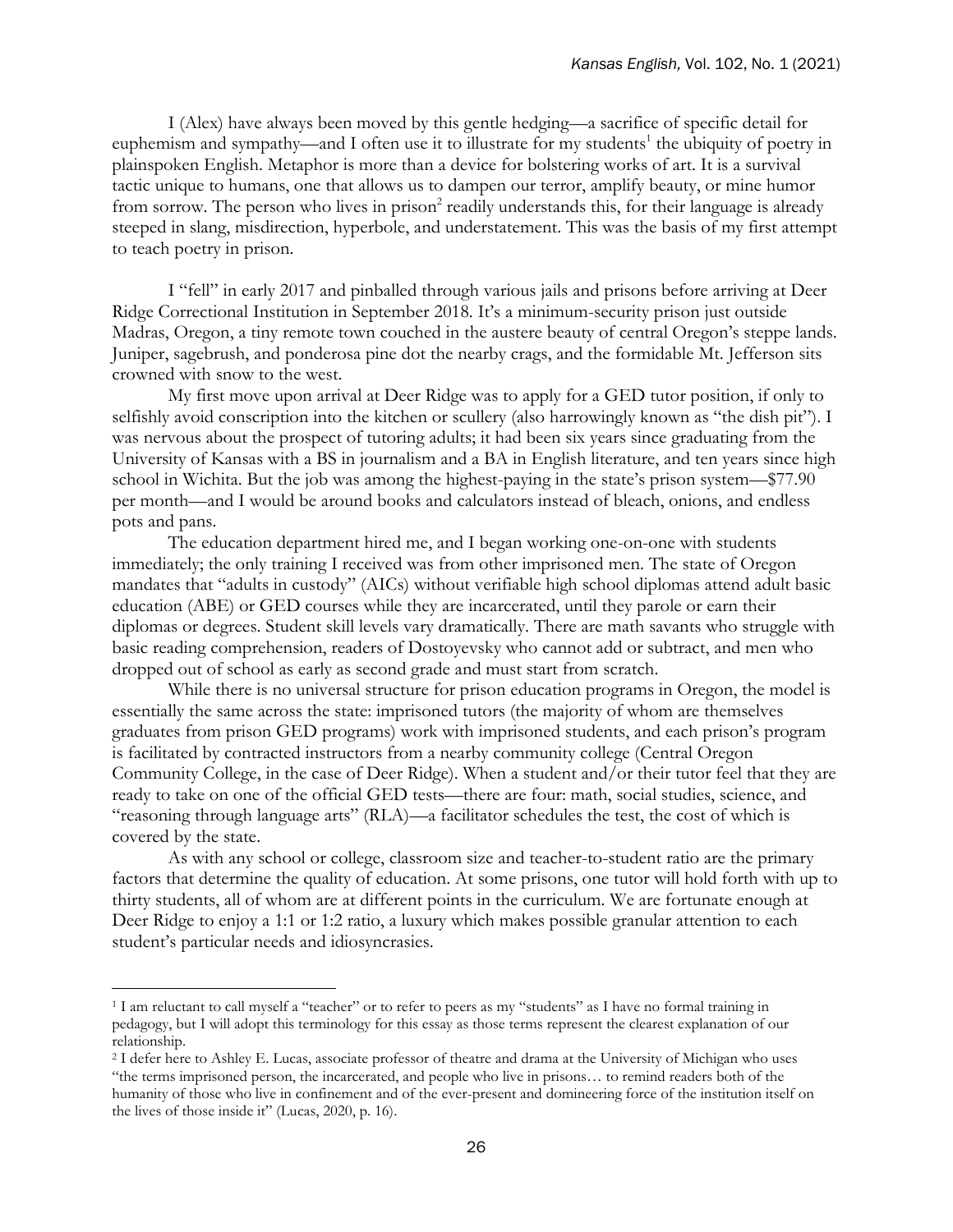What I found disheartening, though, is that poetry and fiction figure very little in the GED's RLA curriculum. Literature seemed an afterthought.

It didn't take long for me to realize that I loved teaching—everything from phonics to quadratic equations. I was still grateful not to be toiling in the kitchen or the dish pit, but I was even more grateful that my privileged college education was being put to good use.

One day during a break between students, I was experimenting with the Oulipian "s+7" writing method wherein each word of a text is replaced by the word seven words ahead of it in the dictionary— "son of Laertes in the line of Zeus" (Homer/Lombardo, n.d./2000, book X, l. 509) becomes "sonata da chiesa of Lafayette in the linear B of Zhengzhou." A fellow tutor, Bill (not his real name), leaned over my shoulder and asked, "What are you working on there?" I showed him how the s+7 worked and invited him to try it out himself on a different line from Homer's *Odyssey*. Bill, a journeyman carpenter with a passion for architecture, was fascinated by this mathematical, mechanical approach to poetry, and we spent the rest of our break discussing the happy intersections of art, science, and math.

I learned that Bill, like many people who haven't read much poetry since adolescence, had a lukewarm disposition towards the art form. It was a classic case of what Ben Lerner describes in *The Hatred of Poetry*, "The fatal problem with poetry: poems" (2016, p. 23). For Bill, poetry was inscrutable, a tangle of knotty syntax and cloying rhyme. He hadn't read poems that spoke to him.

Before meeting with my next student, I fetched a copy of *Leaves of Grass* from our humble, single shelf of poetry in the education library and pointed Bill to Whitman's sprawling catalogs of everyday Americans and their ordinary goings-about. I told him that he might see himself in there.

In April 2018, about six months before I landed at Deer Ridge and began my work as a tutor, I was at Coffee Creek Correctional Facility (CCCF) in Wilsonville, Oregon—the sole women's institution in the state, but also home to what amounts to a kind of Hogwartsian "sorting hat" for men on their way to prison. I had just been sentenced to 80 months (64 with good behavior) after sitting in a county jail for more than a year, and now I was to wait another 30 days at CCCF in a wing of the complex that every imprisoned male in Oregon must pass through after sentencing, while counselors and algorithms convened to determine which of the thirteen men's prisons I would be shipped to. At that time, I ended up in the desert, at the medium-security Eastern Oregon Correctional Institution. I was not allowed to bring to prison any of my books or writing from jail, so I was simply a man with a bedroll, toothbrush, and razor all over again.

A poem I wrote during the time illustrates the stasis, dread, and distance of the final waiting room before prison:

And I saw a flock of butterfly knives cross the ocean overhead, all the while their steel humming with the brittle tenor of shopworn song

That was a joy ago

Now my lips are inches below the water's surface but they may as well be sucking at sand for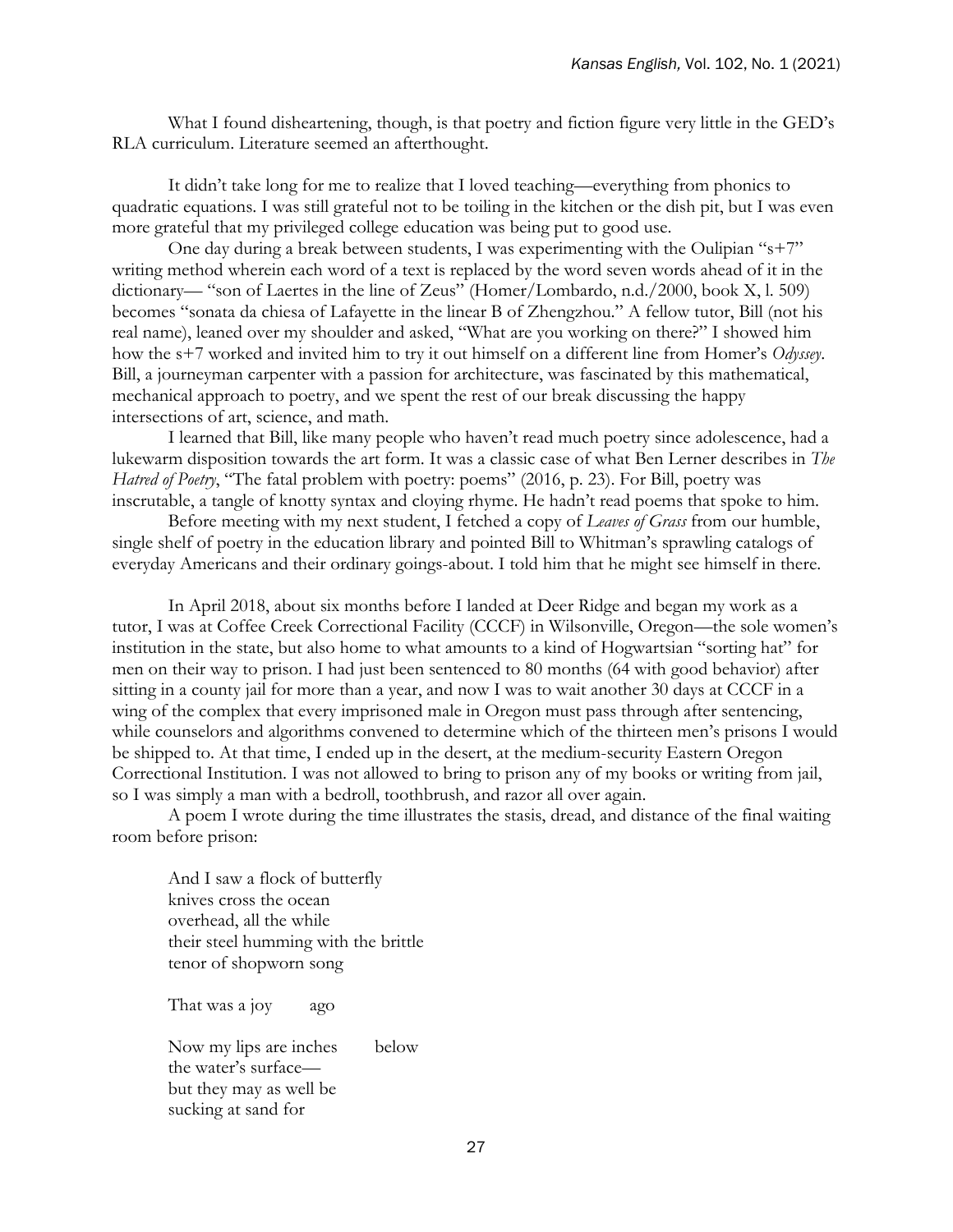all the oxygen they get I try to sing something sideways

but my vocables just bubble & rupture into the low sky

During one of the few times per day I was allowed out of my cell, I found a crusty old poetry anthology on the meager bookshelf in the day room and brought it with me back to my bunk. That night, by the only available light of an eerie blue bulb, I read "The Love Song of J. Alfred Prufrock" for the first time since high school, and it knocked the wind out of me. Tears of affinity bubbled up. Here was a song of solitude and sadness with a significance that had bypassed my consciousness in youth. I felt consoled, heard, and I thought it funny that this time around, the song was doing the hearing.

I gently shook my head in wonder, as I do after every poem that fells me, and I looked at my hands. They resembled "a pair of ragged claws" in the bruised light.

Months later at Deer Ridge, Bill (who did not connect with Whitman as fully as I had hoped but did admit that it was unlike any poetry he had previously read) was the first person to suggest that I teach some sort of class on poetry.

I balked. Bachelor's degrees in journalism and English hardly qualified me to "teach" anything, let alone poetry. I was terrified by the prospect of standing up and delivering the kinds of lectures I had slept through or skipped altogether in high school and college (I was, at best, a mediocre student). But Bill persisted, and after a handful of impromptu one-on-one practice lessons, he pointed out that what I was doing was, in fact, teaching.

Other tutors and friends learned about our sessions, and I would send them off with various writing prompts and specific poems that I thought they might enjoy. I was feeling better about teaching what little I knew and eventually decided to pin down a time each week when all interested parties would be free to meet: Fridays at 11:45am. I set about planning my first lesson.

The structure I settled on for our meetings was simply a close reading of one poem and one short story per week (the story being a lure for guys who were more drawn to fiction). I didn't want to deliver confusing lectures on meter, critical theory, or any other areas of which I had only a dim understanding—at least not at first. Contrary to Hollywood portrayals, people who live in prisons do not sit around twiddling their thumbs, staring at the ceiling, or carving tally marks into the wall to count the days, so I felt fortunate to have five other men willing to spend their meager free time reading selections of my choosing and discussing them for an hour every Friday.

For our first meeting, I selected "Medusa" by Louise Bogan and "The Celebrated Jumping Frog of Calaveras County" by Mark Twain. To be frank, I chose the latter primarily for its brevity and because it was included in an anthology we had a half-dozen copies of, the remnants of some long extinct and forgotten book club. Prison education programs are notoriously strapped for cash, so I did whatever I could to save on copying costs while preparing materials.

In the days leading up to our meeting, I began to fear the possibility that the men would show up unprepared, need new copies of the poem, make "dog ate my homework" type excuses, etc. And I understood then the English teacher's never-ending fear that their students just wouldn't do the damn reading.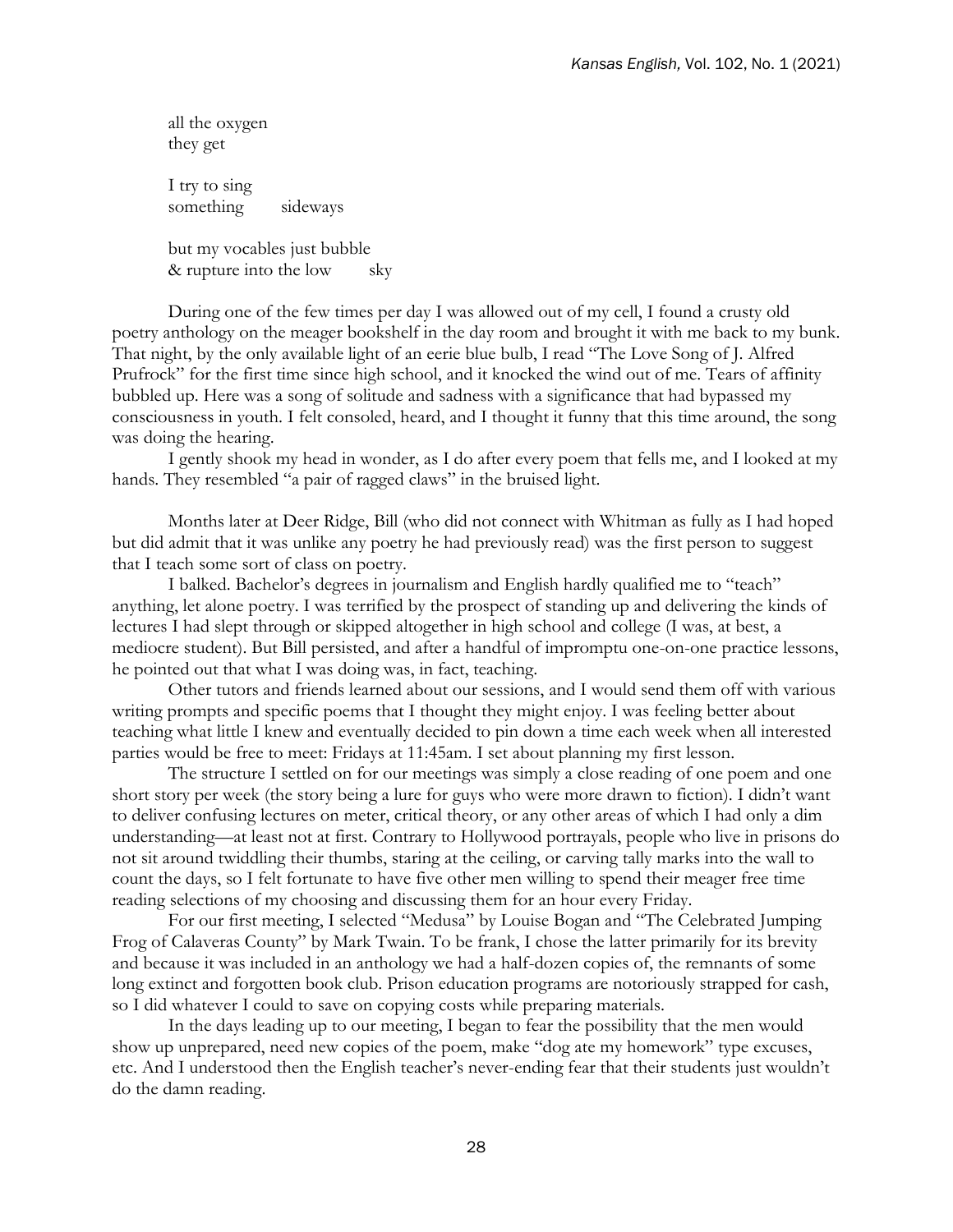So on a crisp Friday morning in mid-May 2019, armed only with what I could recall of Twain from high school and college, and some insights into Bogan's "Medusa" borrowed from an Ellen Bryant Voight essay (1991), I walked the short distance from my cell to the education building, noting along the way, as usual, a lone Pandora pinemoth skewered on a barb of concertina wire.

Although our first meeting was awkward at times, freighted with hesitant silences, I was heartened by the members' observations and their ability to make connections I hadn't noticed on my own. Most important, though, was that *everyone had done the reading*.

Eventually, I decided to share "The Love Song of J. Alfred Prufrock" with the men at Deer Ridge. I wasn't sure how it would play in the poetry group given the somewhat alienating erudition of the references and allusions, but I trusted my instincts and my own visceral reaction to the poem.

As had become customary, I started the meeting by reading the poem aloud, and I was struck all over again by Eliot's musical treatment of desolation. So was the class, and as a result, we spent the beginning of that meeting discussing differences between poetry on the page and poetry in the air. Some of the members admitted that, at first blush, the poem hadn't done much for them, but hearing it read aloud was more immersive. I also improvised an amateur mini-lecture on prosody, scansion, and iambic pentameter, using the infamous line of Eliot's, "I should have been a pair of ragged claws" (1963). For weeks after our session, the line was tossed around, in and out of class, as a kind of wry admission of melancholy, a sigh with a smile.

The poetry group steadily grew to nearly a dozen members (mostly fellow tutors plus the odd GED student), aged from about 25 to 65. At 30, I was the group's second-youngest member. Occasionally, in egregious and potentially disastrous disobedience of prison rules, I brought canteenpurchased candy and cookies to share with the men, both as a token of appreciation and as a bribe to encourage attendance and ensure that they would keep doing the damn reading.

Some assignments were bigger hits than others. Ron Padgett's "Wonderful Things" was received with an especially colorful discussion, while Denise Levertov's "Where is the Angel" and Ernest Hemingway's "The Killers" occasioned my pulling students' teeth to elicit conversation. But one poem in particular stands out in my memory as the most controversial and difficult to navigate as a group.

As I'm sure all teachers eventually discover, a class can slip away from you: the lesson is too dry, the students are bored or excited for the weekend, a discussion veers into unexpected or uncomfortable

In the end we managed to agree that no poem is ever "just a poem."

territory. I learned this first-hand when I assigned (perhaps against my better judgment) an untitled poem from Terrance Hayes's *American Sonnets for My Past and Future Assassin* (2018). The poem, by my general estimation, is a lyrical catalog of the "side effects" of modern life in America. The group members adroitly disentangled the poem but failed to notice what I perceived as numerous allusions to President Trump. I delicately pointed to the lines in question, and within minutes the discussion had crumbled and devolved into tension and division. Members sneered, scoffed, and shook their heads, and no one was able to hold the floor for more than a few seconds. I repeatedly invoked the tired "This is just a poem" cop-out until talk calmed down and turned more generally to the overlap between art and politics. In the end we managed to agree that no poem is ever "just a poem."

Eventually, I had the good fortune to work as a writing tutor in the Writing 65 class offered at Deer Ridge by Central Oregon Community College as part of its welding certification program. The instructor for the writing class was Mike Cooper, who also teaches at Oregon State University– Cascades and is the president of the Central Oregon Writer's Guild, and through him I met the poets Irene Cooper (Mike's wife) and Laura Winberry. All three hold MFA degrees from Oregon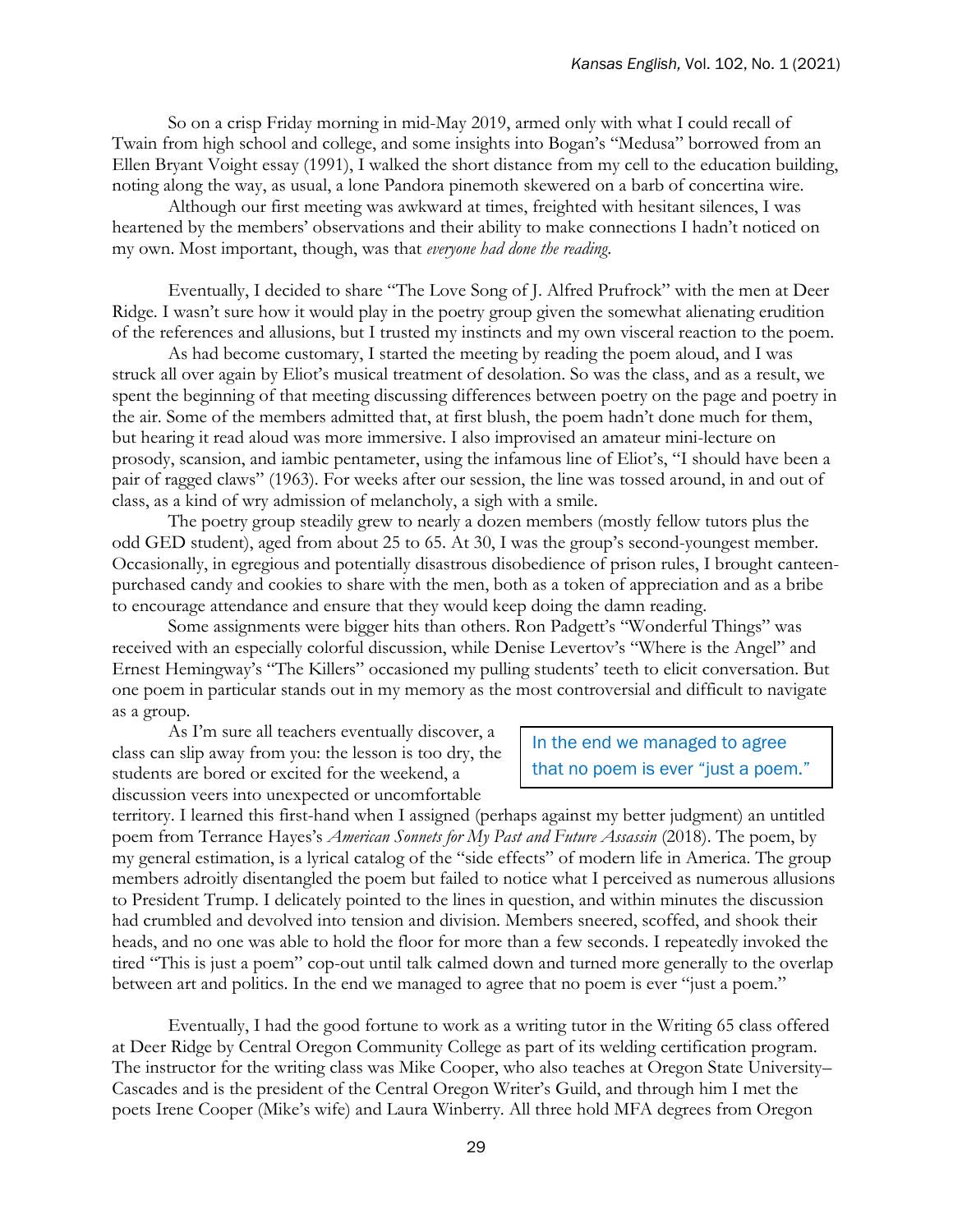State University and volunteered to collaborate with our group. Mike facilitated a fruitful fiction workshop, to which six members contributed original short stories, while Irene and Laura led close readings that surpassed what I had been able to manage with my limited training. I was elated that expertise from outside Deer Ridge might help support and sustain our organically formed fellowship of poetry readers and writers. Volunteers from outside a prison can form the backbone of continuity that drives arts and education programs inside.

The efforts of Mike, Irene, and Laura instilled newfound confidence in our poetry group, and in the weeks before the COVID-19 pandemic finally put a halt to "nonessential" programs at Deer Ridge, I devised a collaborative project to pitch to the men: a 100-verse *renga*, a collaborative form of poetry wherein successive stanzas are linked by multiple poets. I delivered a sketchy lecture on *haiku*, *tanka*, and *renga*, with readings of Bashō and of Ezra Pound's "In a Station of the Metro," and then laid out my idea. Everyone eagerly agreed to contribute between five and ten verses for the project, but I also proposed that we hold an informal contest for choosing the *hokku* (the opening *haiku* of a *renga*); each member would anonymously submit as many *hokku* attempts as they wanted, and then we would put it to a vote. Later that same day, I found six hokku in the file I had designated for the submissions. Here is one of them:

She died I paid the coin for her passage Mist trails its oar pressing

I still don't know who wrote it. The prison could no longer ignore the pandemic, and nonessential programs were canceled the following week.

At the time of this writing, Deer Ridge is currently under full lockdown in response to a widespread internal outbreak of the novel coronavirus, and we are restricted to our cells for 23 hours a day. It will likely be months or even a year before what's left of the poetry group can

Perhaps the existence of our poetry group was itself a kind of poetry: intense and vivid, yet fleeting, like a song from under the ocean, a pinemoth on razor wire, a pair of ragged claws.

formally meet again. I do still communicate, via standard snail mail, with one member who lives just two cell blocks away. Looking back, it seems to me a miracle that we were ever able to meet at all. A tangle of rules and regulations prevents most similarly minded groups from ever getting off the ground.

It's important to note that, in the state of Oregon, people who live in prison are forbidden from personally leading or forming clubs or groups. Such gatherings are

dubbed "unauthorized organizations" if they meet without the physical presence of an approved volunteer or prison official. Notwithstanding the handful of meetings with the volunteers from OSU–Cascades, the poetry group was essentially hiding in plain sight, operating without the blessing of security staff. Corrections officers would occasionally poke their heads into the small computer lab where we held our meetings, shake their heads at the apparent glossolalia, and resume their rounds. Perhaps the existence of our poetry group was itself a kind of poetry: intense and vivid, yet fleeting, like a song from under the ocean, a pinemoth on razor wire, a pair of ragged claws.

The institutional memory of prisons is grievously short, despite the thousands of accumulated years served by its unwitting tenants. As such, few prison arts programs have the legs to last more than a couple years. The incarcerated, if they are lucky, parole. Guards and staff turn over or retire. And time unfolds again without poetry or the space to share it, until the next time a carpenter looks over a writer's shoulder and asks, "What are you working on, there?"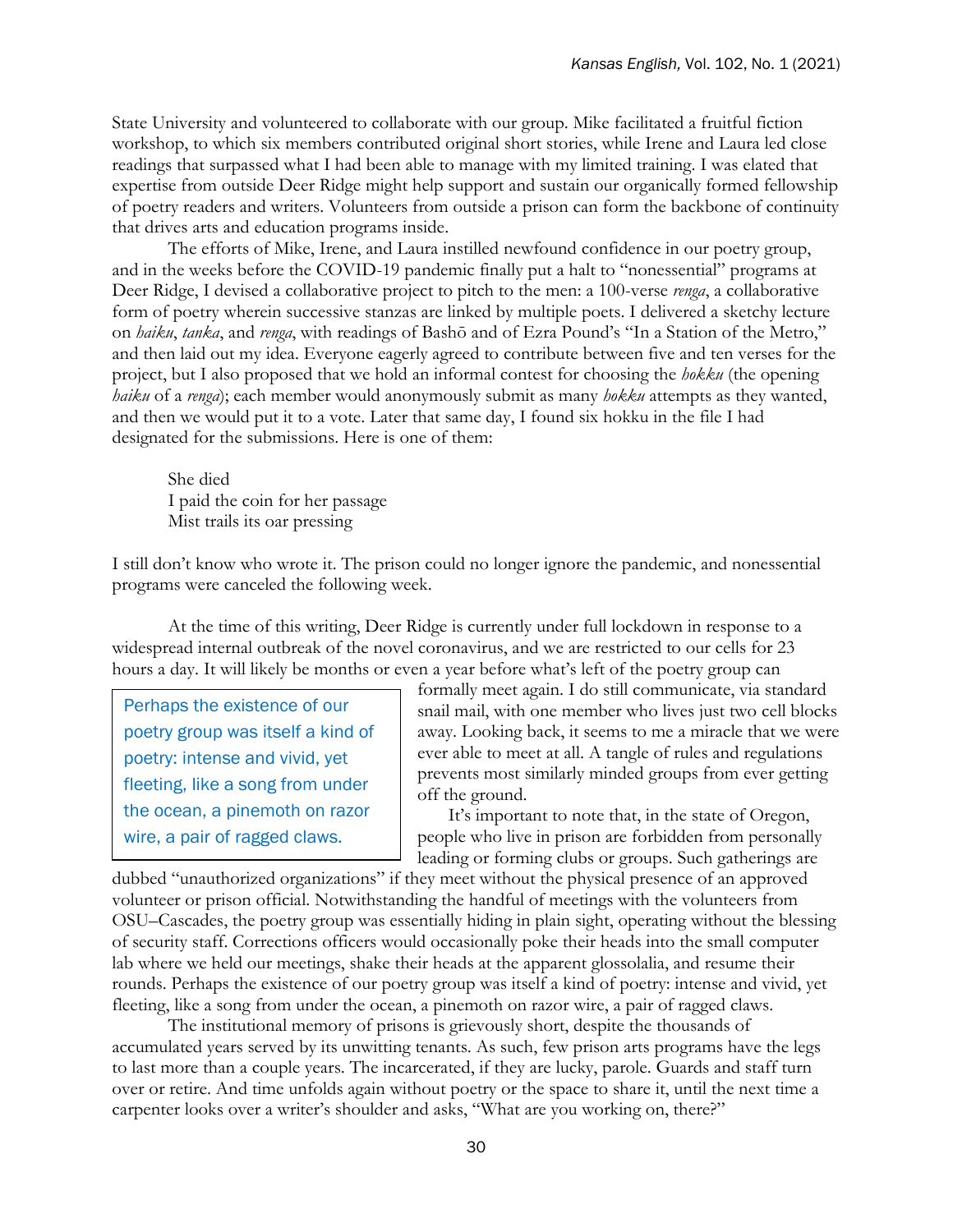#### **Afterword**

#### Steven Maack

Since Alex wrote this piece, the pandemic lockdown at Deer Ridge has been lifted. Oregon's generous and reasonable consideration of the danger COVID-19 presents in prisons has led to the vaccination of about 77% of Deer Ridge's population, and this keeps those who live in the prison, guards, and staff relatively safe from the novel coronavirus infection. Alex reports that all of Deer Ridge's programs and operations have returned to relative normality.

Alex has started working again, both as a tutor and as the sole librarian in the Deer Ridge education library. The lockdown prevented people from returning books that they're now returning in droves. The library has been neglected over the last year and Alex has a considerable job ahead of him to reorganize it. He approaches this task with the determination of a man with a mission (part of which is still to avoid the dish pit).

Alex can dream of a set of circumstances that might allow for the reformation of a similar poetry group, and he has not entirely lost hope. The volunteers from Oregon State would be more than willing to return, but the bureaucracy of the Oregon Department of Corrections must relent for their continued visits and help. Additionally, Alex no longer has a clear sense of who might want to be involved or how the group might reform.

I continue to be in touch with Alex, and I have already shared with my own students some of the poems and poets that Alex studied with his group, all of us, in our own way, trying to make sense of the disorientation and tragedy of this pandemic year.

#### **References**

- Eliot, T. S. (1963). The love song of J. Alfred Prufrock. [https://www.poetryfoundation.org/poetrymagazine/poems/44212/the-love-song-of-j-alfred](https://www.poetryfoundation.org/poetrymagazine/poems/44212/the-love-song-of-j-alfred-prufrock)[prufrock](https://www.poetryfoundation.org/poetrymagazine/poems/44212/the-love-song-of-j-alfred-prufrock)
- Hayes, Terrance. (2018). *American sonnets for my past and future assassin*. Penguin.
- Homer (n.d.). *Odyssey*: Translated by Stanley Lombardo. (2000) University of Kansas Press.

Lerner, Ben (2016). *The hatred of poetry*. FSG Originals.

Lucas, Ashley E. (2020). *Prison theatre and the global crisis of incarceration*. Methuen Drama.

Voigt, Ellen Bryant (1991). Image. *New England Review (1990-), 13*(3/4), 254-268. <http://www.jstor.org/stable/40243421>

#### **Appendix**

Below is the syllabus for the Deer Ridge Correctional Institute poetry/fiction study group established and led by Alex Tretbar.

- Week 1: "Medusa" by Louise Bogan; "The Celebrated Jumping Frog of Calaveras County" by Mark Twain
- Week 2: "Dream Song #14" by John Berryman; "The Yellow Wallpaper" by Charlotte Perkins Gilman
- Week 3: Three poems by Hieu Minh Nguyen; "The Killers" by Ernest Hemingway
- Week 4: "The Chorus" by Craig Morgan Teicher; "The Sculptor's Funeral" by Willa Cather
- Week 5: "The Love Song of J. Alfred Prufrock" by T. S. Eliot
- Week 6: "Directive" by Robert Frost
- Week 7: "Wonderful Things" by Ron Padgett; "Bulldog" by Arthur Miller
- Week 8: "The Magicians at Work" by Nicky Beer; "Along the Frontage Road" by Michael Chabon
- Week 9: "Where is the Angel?" by Denise Levertov; "Zilkowski's Theorem" by Karl Iagnemma